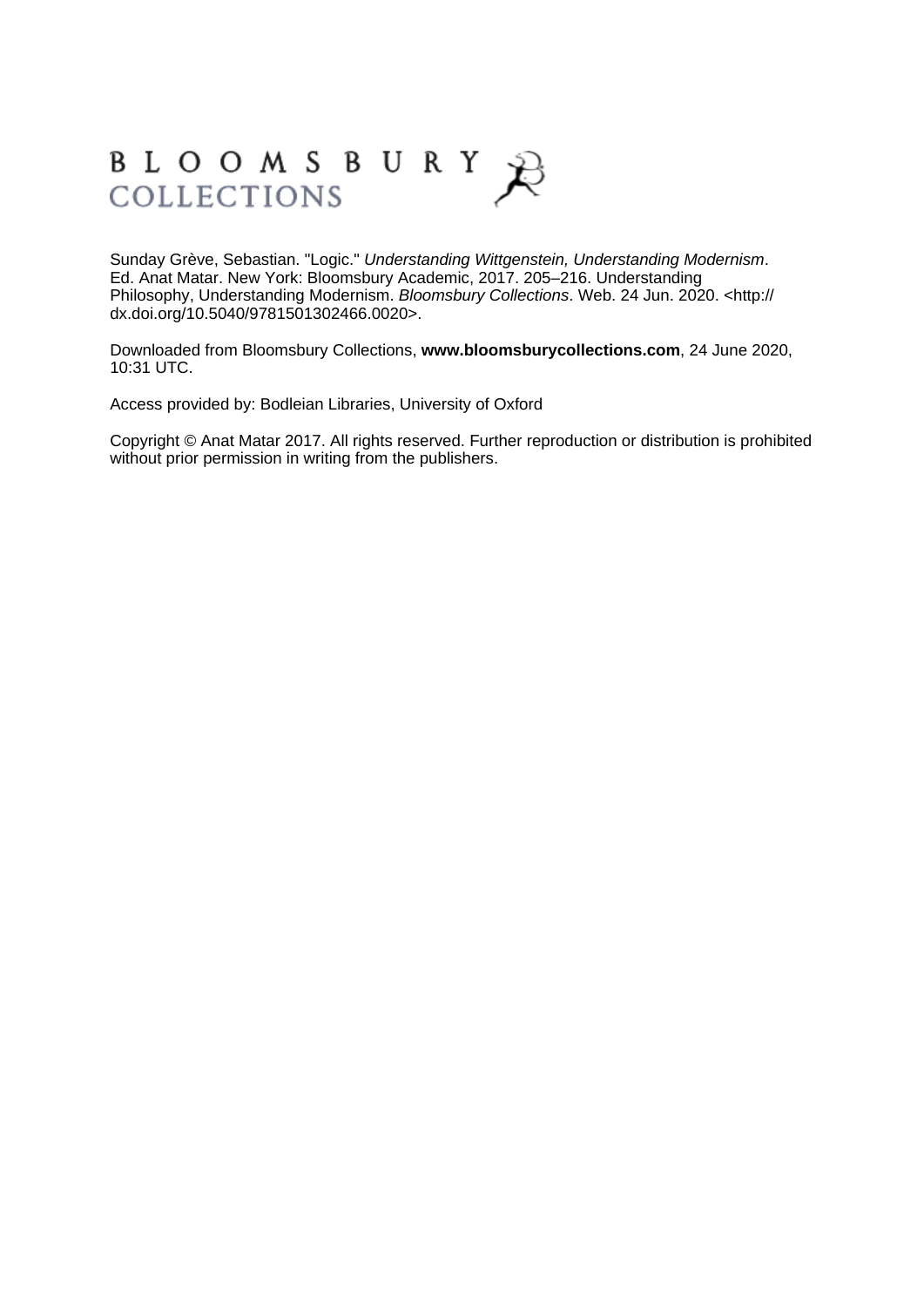## Logic

Sebastian Sunday Grève

In one of his final manuscripts, Wittgenstein notes somewhat abruptly:

The question is: what is the logician to say here? (MS  $174$ ,  $15v[2]$ , trans. in OC,  $$68$ )

Logic played an important role in Wittgenstein's work over the entire period of his philosophizing, from both the point of view of the philosopher of logic and that of the logician. Besides logical analysis, there is another kind of logical activity that characterizes Wittgenstein's philosophical work after a certain point during his experience as a soldier and, later, as an officer in the First World War – if not earlier. This other kind of logical activity has to do with what appears to be the literary form of Wittgenstein's philosophical prose, and it is likely to be seen as the most modernist feature of his preoccupation with logic.

### 1 'Logic' and 'grammar'

The following early remark, from the *Tractatus* (1922), gives expression to one of Wittgenstein's most fundamental convictions concerning the relation between logic and philosophy:

The object of philosophy is the logical clarification of thoughts. Philosophy is not a body of doctrine, but an activity.

A philosophical work consists essentially of elucidations.

Philosophy does not result in 'philosophical propositions', but in the becoming-clear [Klarwerden] of propositions. (TLP, §4.112<sup>1</sup>)

For example, I might be inclined to say that 'systems of formal logic describe the logic of language'. According to Wittgenstein's conception of philosophy, it would be wrong to think that uttering such a sentence, as such, would be the

<sup>&</sup>lt;sup>1</sup> Translations of the *Tractatus* are taken from the Pears/McGuinness translation or the Ogden/ Ramsey one or both, without further indication. Translations have been emended where necessary, also without further indication. The same applies to the Bartlett translation of Frege's 'Über die wissenschaftliche Berechtigung einer Begriffsschrift'.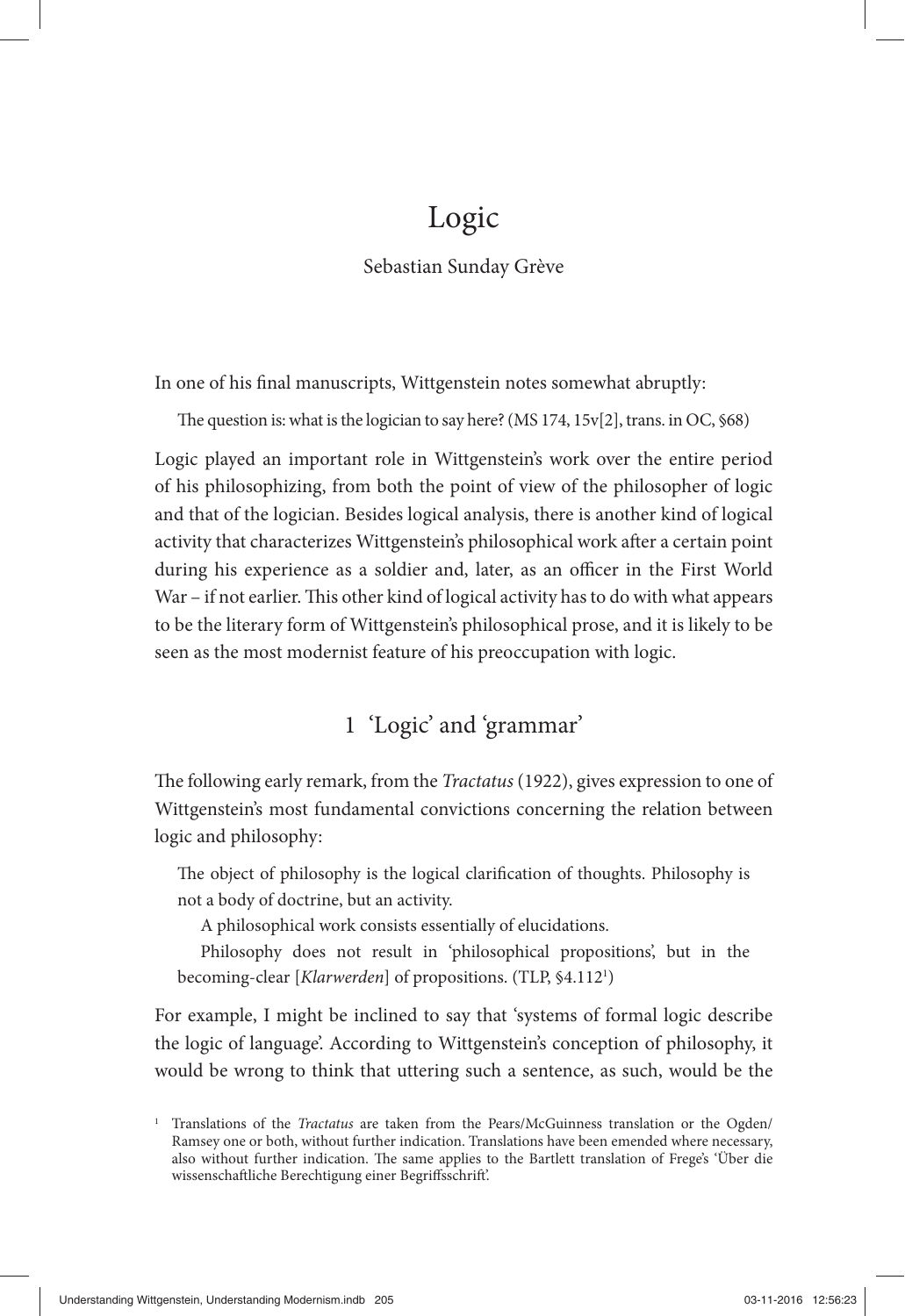result of philosophy (as it were, *philosophical propositions* ). Rather, according to this conception, my utterance of this sentence marks the beginning of the real philosophical work that is needed. For what we, as philosophers, have to do now is to make clear – to ourselves as much as to whoever might care to find out – what exactly might be meant by the utterance of this sentence. This *activity* is what Wittgenstein calls *the logical clarification of thoughts*.

Wittgenstein mainly uses the term 'logic' in two common ways: namely, either to speak about a system of formal logic such as Aristotle's logic, Frege's conceptscript or Russell's *Principia Mathematica* (i.e. the method of investigation), or to speak of how language in general, one language in particular or specific expressions, propositions, words, concepts, etc. function (i.e. the object of investigation).

Many important issues in the philosophy of logic can be framed with regard to possible, or perhaps merely supposed, relations between logic as the method of investigation and logic as the object of investigation. In what sense are systems of formal logic *about* the logic of language? Is there only one correct system of formal logic or are there many? Here is a relatively late remark, from 1948, in which Wittgenstein discusses a related kind of issue:

 Aristotelian logic brands a contradiction as a non-sentence, which is to be excluded from language. But this logic only deals with a very small part of the logic of our language.

(It is as if the first geometrical system had been a trigonometry; and as if we now believed that trigonometry is the real basis for geometry, if not the whole of geometry.) (MS 137, 129-129v, trans. in LW I, §525)

 According to Wittgenstein, there exists a general tendency to reify systems of logic or, what comes to the same, 'to sublimate the logic of our language', as he puts it in section 38 of *Philosophical Investigations* (cf. § § 89, 94). In other words, what is at issue in the above passage is a tendency to misunderstand the normative character of formal logic in such a way, for instance, as to try to eliminate features of our ordinary language that do not accord with the rules of some system of formal logic – even though these features of our ordinary language might in fact fulfil genuine functions, which merely cannot be captured adequately by this particular set of rules. Against such reifying and sublimating attitudes, Wittgenstein reminds us that sometimes expressions such as ' Yes and no' fulfil a vital communicative function *qua* being contradictory, for example, in replying to the question 'Do you love me?', or 'Are you a Marxist?'.<sup>2</sup>

<sup>&</sup>lt;sup>2</sup> It should be noted that such a reminder carries no particular commitment to logical pluralism.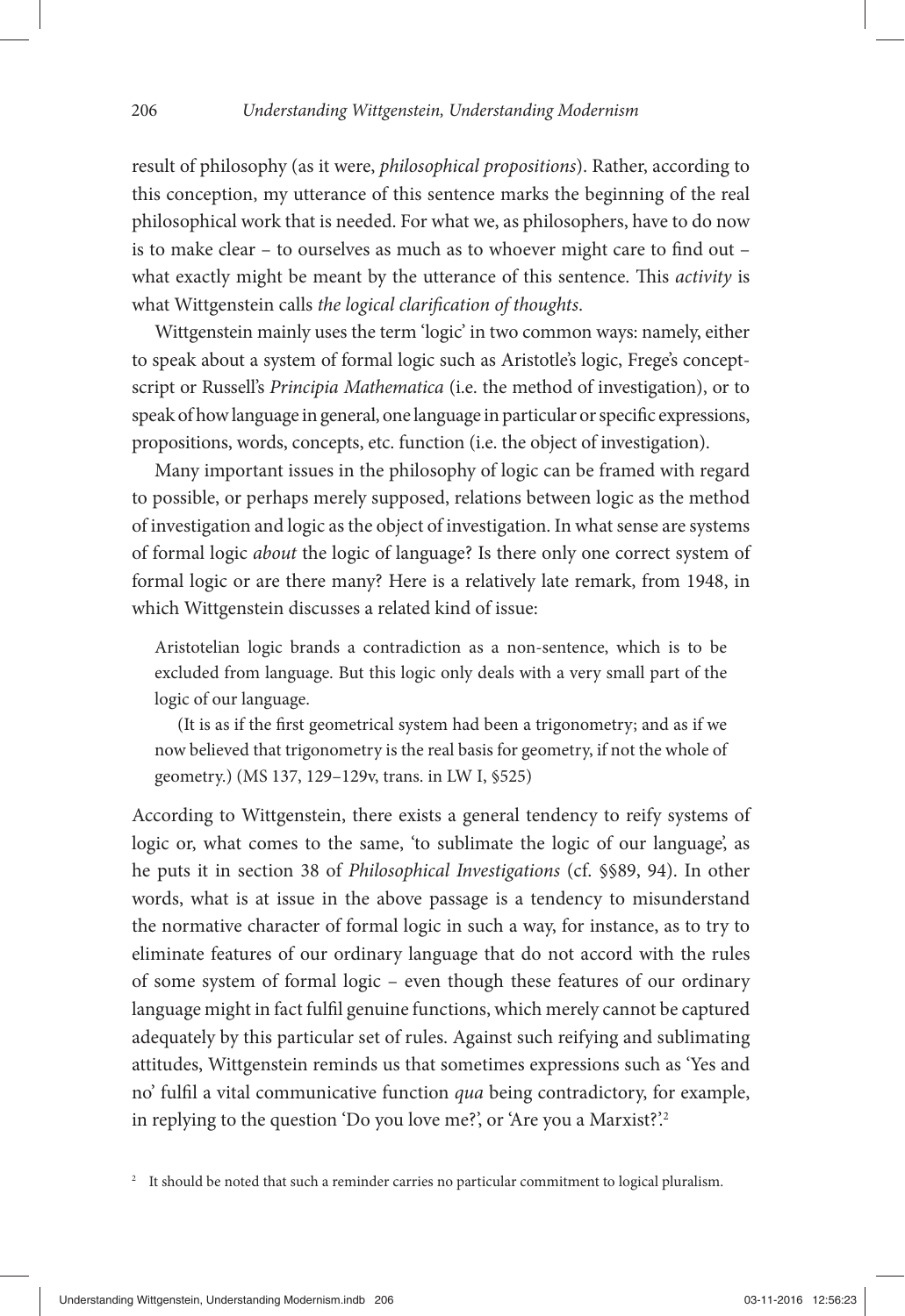The following passage from the Preface of the *Tractatus* contains one of the most salient instances of one of the two main ways in which Wittgenstein uses the term 'logic':

The book deals with the problems of philosophy, and shows  $-$  as I believe  $-$  that the posing [ *Fragestellung* ] of these problems stems from misunderstanding the logic of our language. (TLP, Preface)

 Wittgenstein thinks that there is a characteristic dimension to philosophy that is displayed in a powerful, and dangerous, tendency to talk nonsense without being aware of it.

In later writings, Wittgenstein speaks less frequently of the 'logic' of our language. Instead, he now often speaks of the grammar of our language. More frequently still, Wittgenstein now speaks of the 'grammar' of particular words and expressions.<sup>3</sup>

The shift towards greater attention to the specific features of particular words and expressions in the later period corresponds to, among other things, Wittgenstein's growing appreciation of just how difficult a task it is to describe the logic of language at all clearly, even in what appear to be the simplest cases. Throughout this transition, Wittgenstein remains committed to the same basic principle, however: if we want to understand the logic (or grammar) of language, we have to look at how language is actually used in life. He writes:

In philosophy the question, 'What do we actually use this word, this sentence for?' leads to valuable insights, time and time again.  $(TLP, $6.211)^4$ 

In the course of his steadily growing awareness of the difficulties one faces in trying to answer this kind of question and increasing focus on the contextualized particularity of individual cases of language use, the later Wittgenstein undertook a substantial elaboration of the methods of formal logic that he employed. In this connection it is also important to note how variously the later Wittgenstein

<sup>&</sup>lt;sup>3</sup> In *Philosophical Investigations*, the only two instances of the 'of our language'-variety of 'logic' occur in sections 38 and 93. The corresponding use of 'grammar' occurs in sections 29, 122, 295, 354, 371, 373, 497, 520 and 528, inter alia. However, see also e.g. MS 169, 72v, trans. in LW II, §44: ' Bad influence of Aristotelian logic. The logic of language is immeasurably more complicated than it looks.' For instances of 'grammar' of particular words and expressions, see e.g. PI, §§35 ('to mean', 'imagine'), 150 ('know', 'can', 'be able, 'understand'), 165 ('a quite particular'), 182 ('to fit', 'be able', 'understand'), 187 ('know', 'to mean'), 199 ('to follow a rule'), and also 257, 339, 492, 657, 660, 664 and 693. Cf. §345, for an equivalent use of 'logic'. For more on grammar, see also Hutchinson and Read, this volume.

Read, this volume.<br><sup>4</sup> For a detailed discussion of the development of Wittgenstein's attitude towards 'ordinary language', see Conant (manuscript), 'Early and Later Wittgenstein on the Ordinary, on Language, and on Ordinary Language'.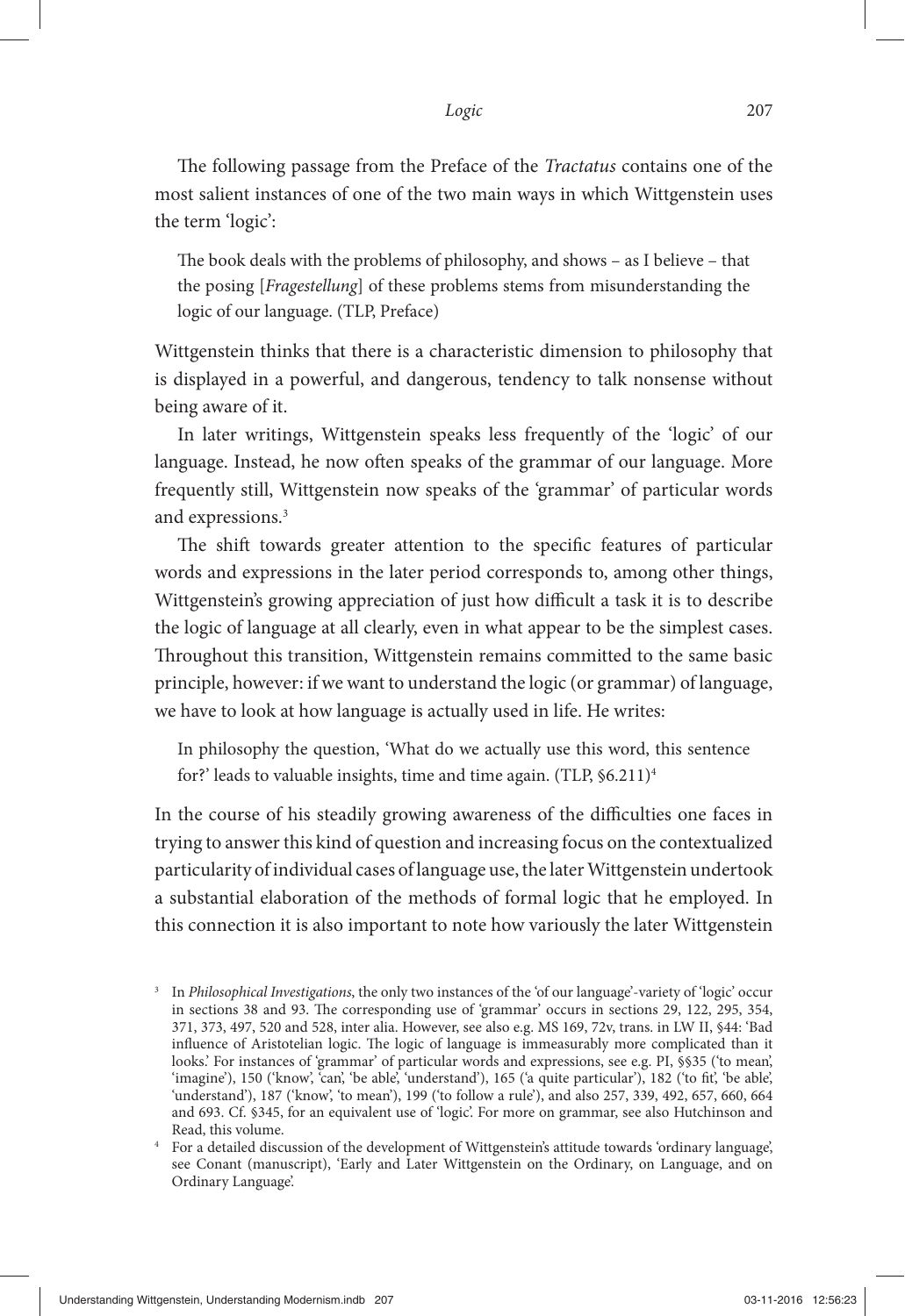uses the attribute 'grammatical' in characterizing his philosophical methods. He speaks of grammatical perspective, analysis, sentences, structure, remarks, etc. Finally, like 'logic', he also sometimes uses 'grammar' in the sense of a technique or discipline that he engages in (see e.g. PI, §496).

#### 2 Devices to avoid misunderstanding

Frege had constructed his concept-script (*Begriffsschrift*) not as some kind of ideal that ordinary language would have to be brought in line with but as something in response to, as he writes, 'the lack of a device to avoid misunderstanding in others as well as errors in one's own thinking [that] makes itself so often felt in the more abstract scientific disciplines.<sup>5</sup> 'May philosophers too, then, give some attention to the matter!' he added (160 [56]). Wittgenstein certainly did.

The signs, strings of signs or structures of signs in formal logic, which we manipulate according to the rules of the system, are significantly different from the sentences, or propositions, of our ordinary language. One essential difference can be seen as follows. If one wanted to conceive of formal strings of signs as something like logical *sentences* that could be true or false, then on closer inspection one would find that these 'sentences' can fulfil their function equally well when construed in the form of tautologies – that is, when construed in such a way that they cannot be false. In the *Tractatus*, Wittgenstein writes<sup>6</sup>:

- 6.12 If propositions are to yield a tautology when they are combined in a certain way, they must have certain structural properties. So their yielding a tautology when combined *in this way* shows that they possess these structural properties.
- 6.121 The sentences of logic demonstrate the logical properties of propositions by combining them so as to form sentences that say nothing.

The fact that so-called logical sentences can, apparently, not be false, has led many to think that 'logical sentences' must therefore be true, hence, that they are

…

<sup>5</sup> G. Frege, ' Ü ber die wissenschaft liche Berechtigung einer Begriff sschrift ', *Zeitschrift f ü r Philosophie und philosophische Kritik* 81 (1882), 48; trans. J. M. Bartlett, 1964, 'On the Scientific Justification of a Concept-script', *Mind* 73, no. 290 (1964), 155.

<sup>&</sup>lt;sup>6</sup> In addition to the passages that I have quoted, see also TLP, \$\$4.461, 6.1-6.111 and 6.1221. Russell expressed his agreement with this point in a letter to Wittgenstein dated 13 August 1919. For an example of the practical significance of this point, see V. Halbach, *The Logic Manual* (Oxford: Oxford University Press, 2010), 43ff.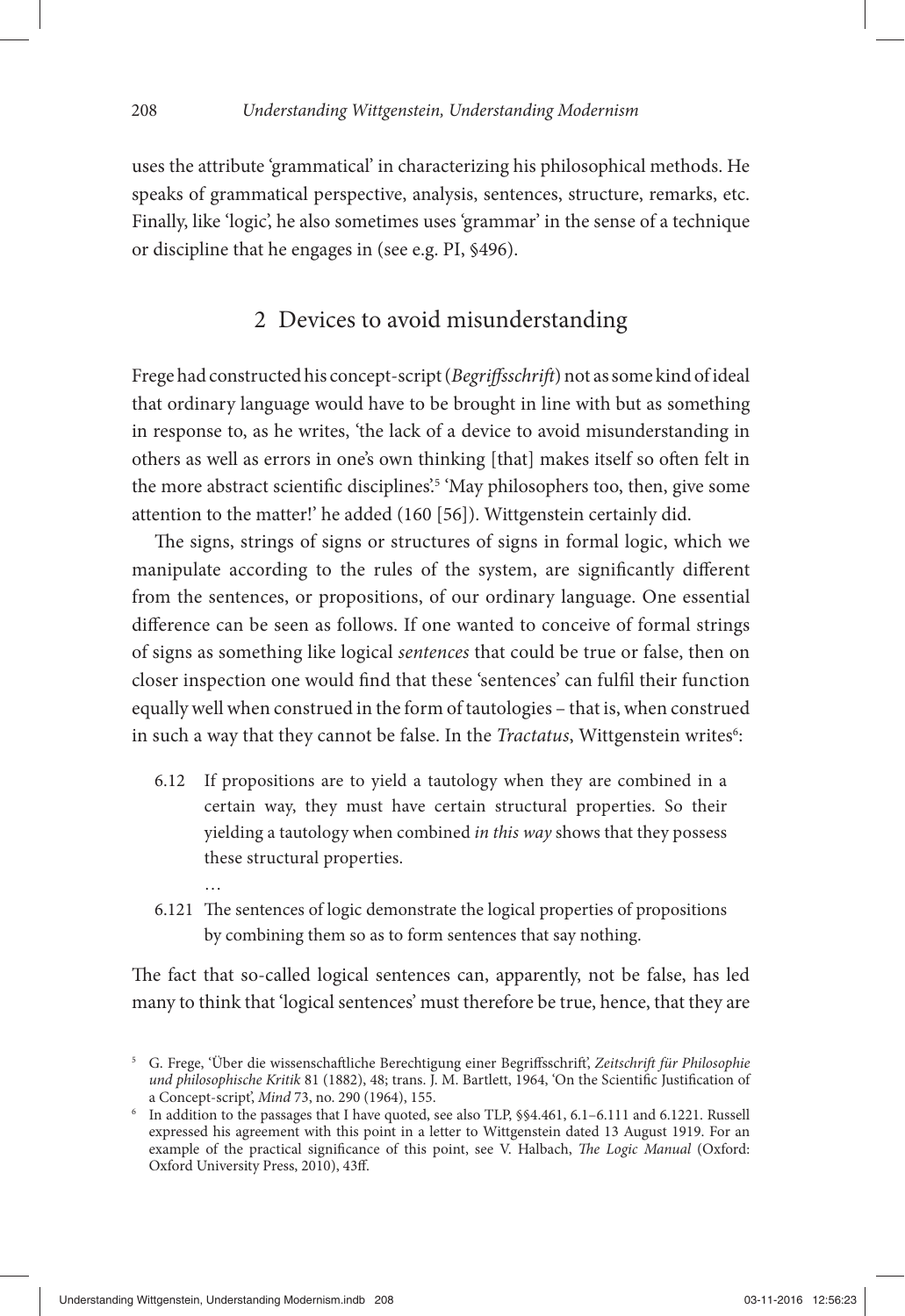necessary truths. On the other hand, it might seem doubtful whether one should speak of logical 'sentences' at all. If logical sentences cannot be false, then can they be true? Perhaps it would be wiser to avoid this analogy between language and systems of formal logic.<sup>7</sup> Wittgenstein continues:

 It follows from this that we can actually do without logical sentences; for in a suitable notation we can in fact recognize the formal properties of propositions by mere inspection. (TLP, §6.122)

The passage ends with an example of such a notation: 'In cases where no generality-sign occurs, ' Wittgenstein explains, ' one can employ the following illustrative method'. Namely, instead of writing  $\sim$ (p. $\sim$ q) and its truth table, for instance, we can draw the following diagram:



(TLP, § 6.1203)

 Let us suppose that this diagram represents a correct truth-functional analysis of what someone meant when they uttered the following words: 'It is not true that Wittgenstein threatened and Popper did not provoke.'

The diagram now lets us see that what the person meant to say would be true even if it were actually true that Wittgenstein threatened, provided that it were also true that Popper provoked.<sup>8</sup> So, perhaps, what the person meant to say could have been expressed more clearly by saying 'Wittgenstein might have threatened, but Popper definitely provoked.'

<sup>7</sup> For discussion of the scope of Wittgenstein's later concern with philosophical issues arising from supposed analogies between language and systems of formal logic, see W. Kienzler and S. S. Grève, 'Wittgenstein on Gödelian "Incompleteness," Proofs and Mathematical Practice: Reading Remarks *on the Foundations of Mathematics*, Part I, Appendix III, Carefully', in *Wittgenstein and the Creativity of Language*, eds. S. S. Grève and J. Mácha (London: Palgrave Macmillan, 2016).

*of Language*, eds. S. S. Grève and J. Mácha (London: Palgrave Macmillan, 2016).<br><sup>8</sup> The corresponding reading of the lines of the diagram starts from the bottom and sees the following connections:  $T - T p - T q$ .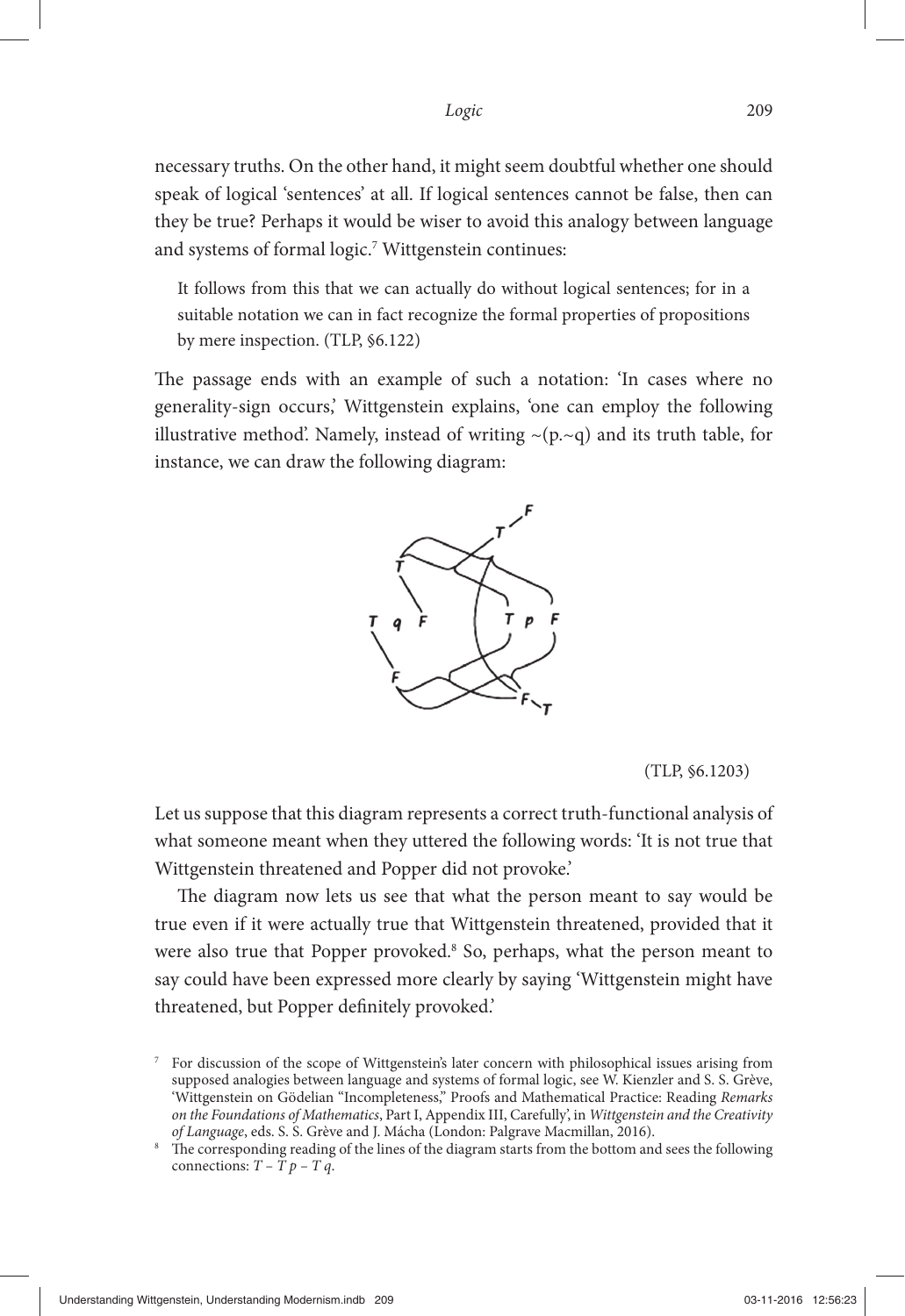Alternatively, using PM-notation, we can say that the person who uttered these words did not mean something of the form  $\neg p, \neg q$ , for which their utterance could easily be mistaken. However, unlike PM-notation, the diagram illustrates the truth-functional structure of what was said without making use of anything that one might even be tempted to call logical 'sentences'.

In one sense, Wittgenstein's diagrammatic notation simply follows Frege's guideline for (two-dimensional) logical notations. Frege writes:

[A well-constructed logical notation] will have to be entirely different from all word-languages in order to make full use of the specific advantages of visual signs. … Such brevity must thereby be striven for that the two-dimensionality of the writing surface can be well exploited for the perspicuity of the representation. (Frege, On Scientific Justification, 53, 55) $^{\circ}$ 

Furthermore, the logician's construction of suitable notations can itself be regarded as an act of philosophical clarification. As Wittgenstein writes 'we have the right logical point of view once all is in order in our sign-language' (TLP, §4.1213). After all, it is in virtue of the skill of the logician as a philosopher that the particular act of logical clarification can succeed without at the same time provoking a number of puzzling questions that would bring itself into question – for example, questions concerning the semantic or epistemic status of notational features. Are tautologies of classical logic, such as  $\sim$ (p. $\sim$ p), necessary truths about the world? Do elementary propositions (or atomic facts or possible worlds etc.) exist? The diagram fulfils its function not only without appearing to formulate logical 'sentences', but also without making any use of logical constants – such as, in PM-notation, v,  $\supset$ ,  $\sim$ ,  $\equiv$ , .) – whose nature has been the subject of endless controversies among philosophers of logic. In the diagram, there is just *the line* connecting various *Ts* and *Fs*. In this respect, Wittgenstein's diagrammatic notation resembles the Sheffer Stroke and Wittgenstein's own N-operator (see § 5.131 and § § 5.502, 5.51 and 6, respectively). In fact, the notational minimalism of the line seems to go beyond that of the other two notational devices. 10

Someone might object to this as follows: 'This diagrammatic notation is nothing but a crude equivalent to more elaborate logics. In particular, it fails to make explicit the system of rules according to which it operates.

<sup>&</sup>lt;sup>9</sup> In this respect, Frege's notation is unrivalled by Russell's.

<sup>&</sup>lt;sup>10</sup> See also TLP, \$5.4: 'Here it becomes manifest that there are no "logical objects" or "logical constants" (in Frege's and Russell's sense)". See further \$\$5.441, 5.53 and 5.531-5.5321, and the related proposal of a solution to Russell's Paradox in §3.333.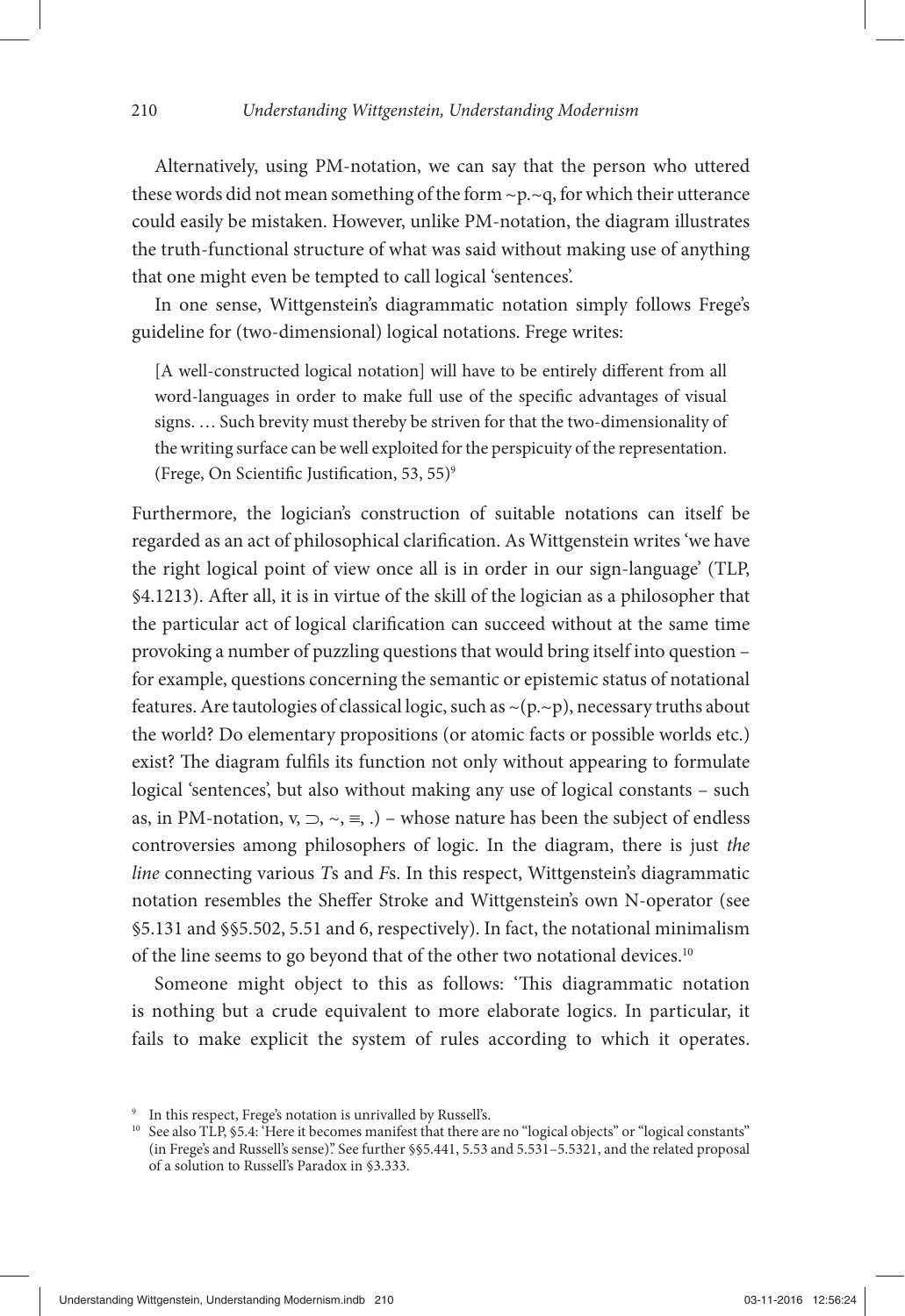*Principia Mathematica* , for instance, does a much better job at formulating these "primitive propositions" of logic.' However, is this not merely the call to construct yet another logical system, in order to model the one we already have? But to whose benefit? For, surely, to the extent that the diagram sufficiently clarified the relevant thought, the job of the logician has been done. Not every logician and philosopher has to be a meta-logician at the same time.

 Similarly, general worries over allegedly implicit rules in this diagrammatic analysis seem quite out of place. Compare the following passage from the *Tractatus*:

If  $p$  follows from  $q$ , I can make an inference from  $q$  to  $p$ , deduce  $p$  from  $q$ ... 'Laws of inference', which are supposed to justify inferences, as in the works of Frege and Russell, have no sense, and would be superfluous. (TLP, \$5.132)

 In other words, once the philosopher of logic begins to question (formalize) the justification of inferences, the asking (formalizing) likely never ends. For, the asking might continue, 'What, in turn, is the justification of this "law of inference"?' etc. etc.<sup>11</sup>

Now, if constructing logical notations is itself an act of clarification  $-$  in that logical notation is supposed to help clarify problematic propositions while keeping philosophical contention, or the appearance of it, to a minimum – then, the logician or philosopher may ask, how might logical problems be solved without thereby engendering new ones? Arguably, the later Wittgenstein's language-games are designed to do just that; thus, they constitute a logic for philosophy 'so that it is no longer tormented by questions which bring *itself* in question' (PI,  $$133$ ). Since 'the very nature of the investigation ... compels us to travel criss-cross in every direction over a wide field of thought, Wittgenstein writes in the Preface to the *Investigations*, 'this book is really just an album.' There is, therefore, more than one way of reading the text  $-$  there are, as it were, different ways of browsing the album.<sup>12</sup> And one way of reading it sees Wittgenstein's language-games as constituting a new kind of philosophical logic. The space constraints of the present text do not permit us to develop even the outlines of this, but trying to see the connections in what Wittgenstein writes in sections 5, 7, 81 and 130 of *Philosophical Investigations* might give the reader

<sup>&</sup>lt;sup>11</sup> Cf. L. Carroll, 'What the Tortoise Said to Achilles', *Mind* 4, no. 14 (1895): 278–80.<br><sup>12</sup> For a detailed discussion on the philosophical significance of the album structure of the *Investigations*, see Alois Pichler, 'The Interpretation of the *Philosophical Investigations*: Style, Therapy, Nachlass', in *Wittgenstein and His Interpreters: Essays in Memory of Gordon Baker*, eds. Kanterian Kahane and Oskari Kuusela (Oxford: Blackwell, 2007); Alois Pichler, 'Wittgenstein and Us "Typical Western Scientists"', in *Wittgenstein and the Creativity of Language*, eds. Sebastian Sunday Grève and Jakub Mácha (London: Palgrave Macmillan, 2016).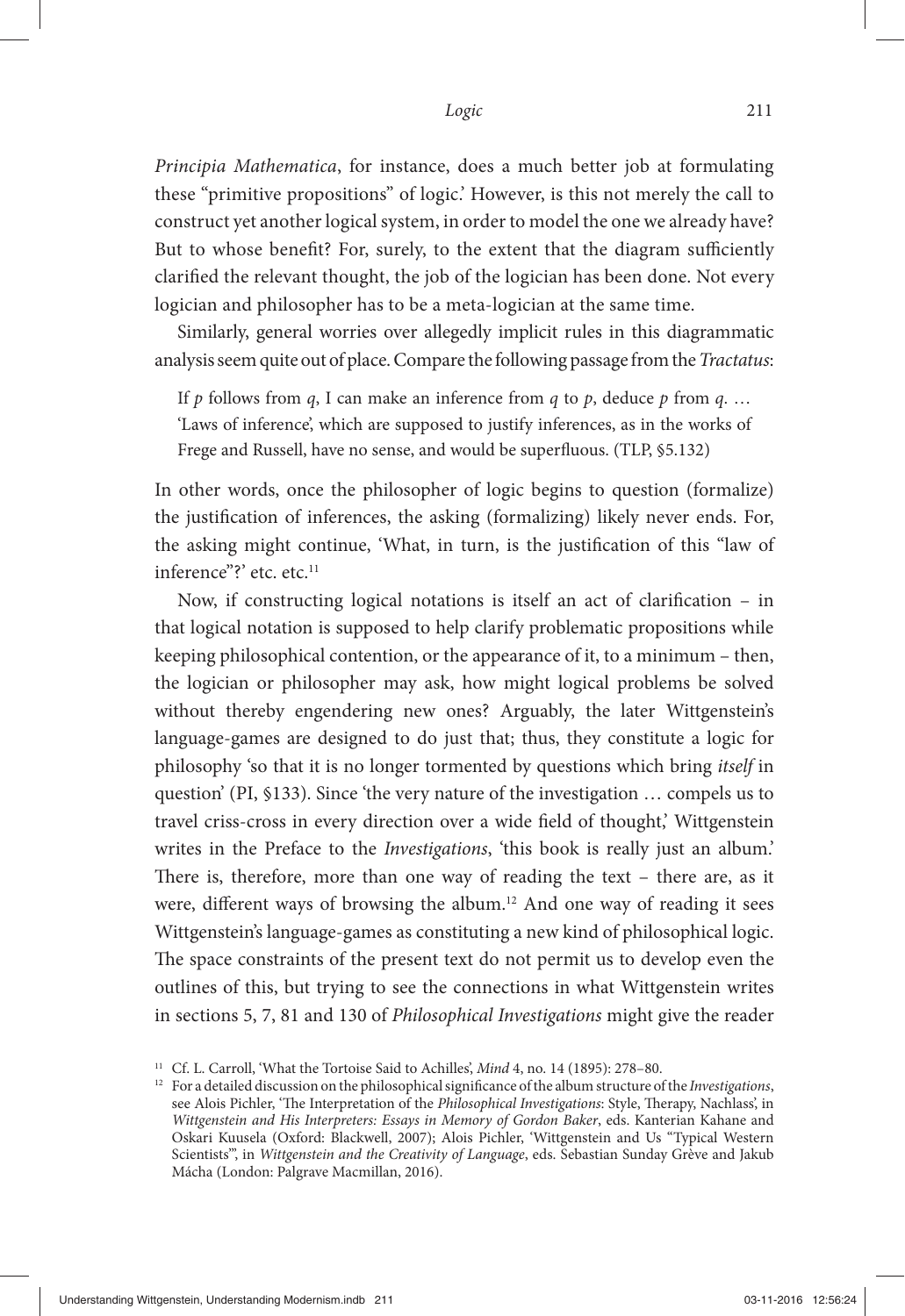some indication of what to look out for when next reading the book.<sup>13</sup> Here it is furthermore noteworthy that Wittgenstein uses the term 'language-game', like 'logic' and 'grammar', not only to speak of a technical instrument of logical analysis but also to refer to our language as a whole or certain parts of it, thus stressing the interwovenness of language with life and, in particular, action – insights into which guided Wittgenstein's development as a philosopher and as a logician.

#### 3 Logical writing in the *Tractatus* and in the *Investigations*

 If we intend to take Wittgenstein at his word when he tells us at the end of the *Tractatus* that his sentences will be recognized, apparently without exception, as nonsense by those who understand him, then we face the difficulty of how to explain that at least some of those sentences, far from seeming to be nonsense, quite definitely have something important to tell us about logic. One possible explanation may be sought in connection with what might be described as the remarkable unity of logic, aesthetics and philosophy that can be found in the book.

 Let us begin by reminding ourselves of that notorious sentence towards the end of the book, where Wittgenstein writes: 'My sentences serve as elucidations in the following way: whoever understands me, finally recognises them as nonsensical' (TLP, §6.54).

If the sentences are to serve as 'elucidations', then all the nonsense that makes up the bulk of the book must nevertheless fulfil some function. However, the author offers no explanation of how this might be. Yet, if we take the author of the *Tractatus* at his word – in particular, if we take him as trying to be clear and not to be needlessly enigmatic – then 6.54 will appear as neither obscure nor paradoxical (though nevertheless difficult to grasp). If we understand him, he says, we will recognize his sentences as nonsensical. It is not clear to what extent the converse conditional may also be true. However, in Wittgenstein's absence, it seems promising to assume the following as our principle: if we see how all of the sentences of the *Tractatus* from 1 to 6.53,

<sup>&</sup>lt;sup>13</sup> I discuss this topic in a larger manuscript from which the present text has been excerpted. See also O. Kuusela, 'The Method of Language-Games as a Method of Logic', *Philosophical Topics* 42, no. 2 (2014): 129–60; and *Logic as the Method of Philosophy: Wittgenstein* ' *s Philosophy of Logic in Relation to Frege, Russell, Carnap and Others* (manuscript).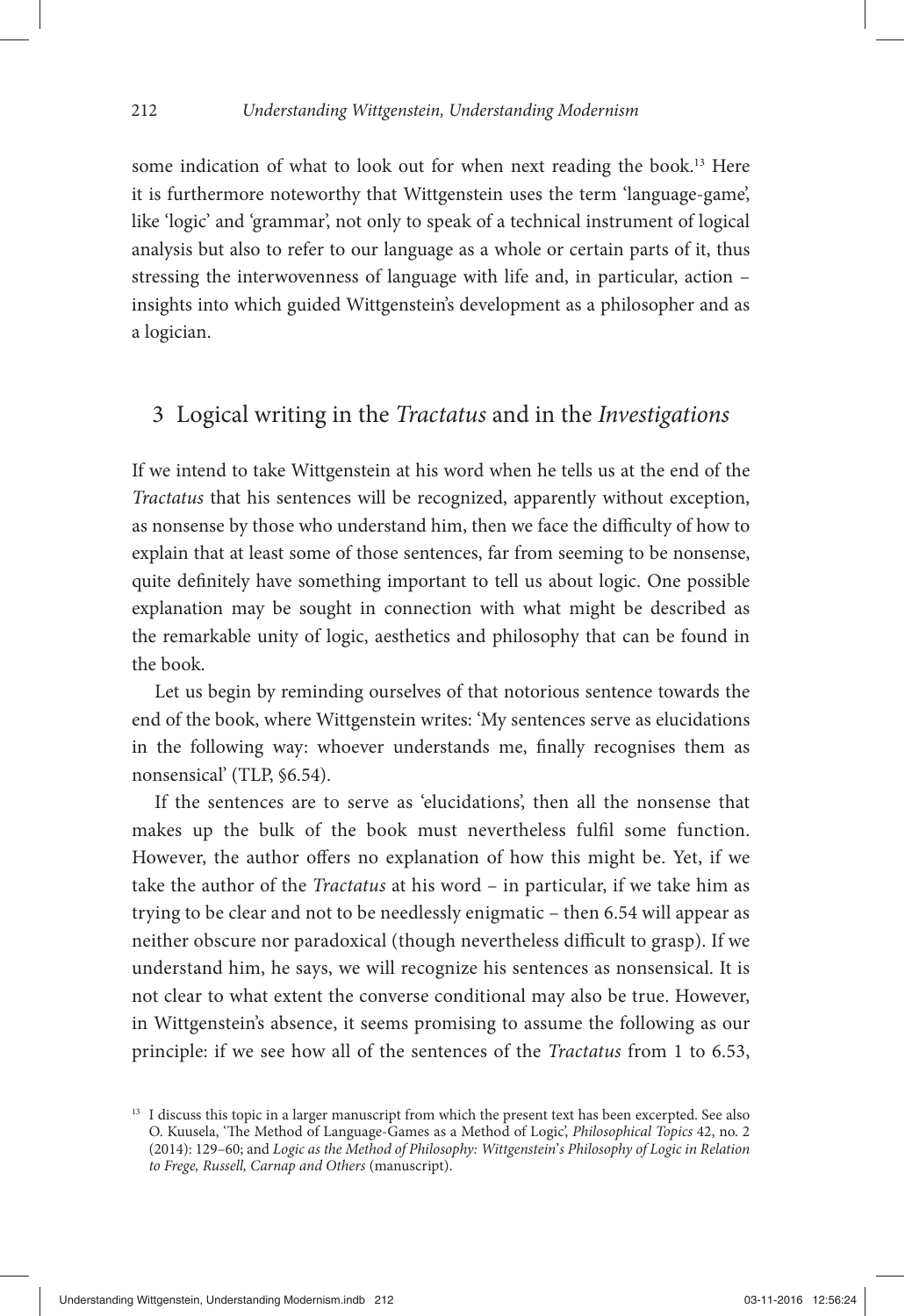and possibly 7, can 'simply be nonsense' (Preface), then we will understand its author. Furthermore, someone who understands him in this way, the author of the book says, is someone for whom his sentences have acted as a one-way 'ladder' – someone, as he puts it, who 'has climbed through them – on them – beyond them' (\$6.54).

The climbing itself must be left to each individual reader, but the function that all this nonsense fulfils can be formulated as follows. The nonsense of which the author of the *Tractatus* speaks in 6.54 is one long series of examples of nonsense that 'stems from misunderstanding the logic of our language' (Preface). This is an apparently simple structure, but the amounts of 'climbing' that are actually necessary in order to understand its point have proved to be immense.

 One might think that the *Tractatus* begins with rather more patent nonsense – 'The world is all that is the case'  $(\S1)$  and so on – and that it continues with nonsense that is increasingly latent, such as the so-called picture theory and the saying/showing distinction. However, according to the author of the book – especially what he writes in 6.54 and in the Preface – it is all one *big bunch* of nonsense that we need to recognize as such. Each and every sentence from 1 to 6.53, and possibly 7, is nonsense, the author tells us, because it is the nonsense of someone who was driven by his misunderstanding the logic of our language (namely the author himself). So, in his previous attempts to understand the logic of our language, his actually misunderstanding it made him develop inconsistent theories of the 'sublime' nature of logic, including a large number of apparent theorems concerning metaphysics, ethics, mathematics, the meaning of life and more besides.

 Reading 'nonsense' in 6.54 in this way does not imply that any particular sentence of the book, when considered in relative isolation, need be nonsense at all. In principle, they can all be made sense of. Having recognized how all sentences from 1 to 6.53, and possibly 7, are a big bunch of nonsense, one is free to do with the sentences of the *Tractatus* as one pleases – and 'its purpose would be achieved if it gave pleasure to someone who read it with understanding, ' (Preface) – but, more importantly, we may also still use the sentences of the *Tractatus* to ascribe particular thoughts to its author about logic and all other subjects treated in the book.

The final four paragraphs of the Preface clearly imply that the sentences of the book may be of some worth beyond their function as 'elucidations', that is, beyond their function as a bunch of nonsense. Beginning with the acknowledgement that 'to the great works of Frege and the writings of my friend Mr Bertrand Russell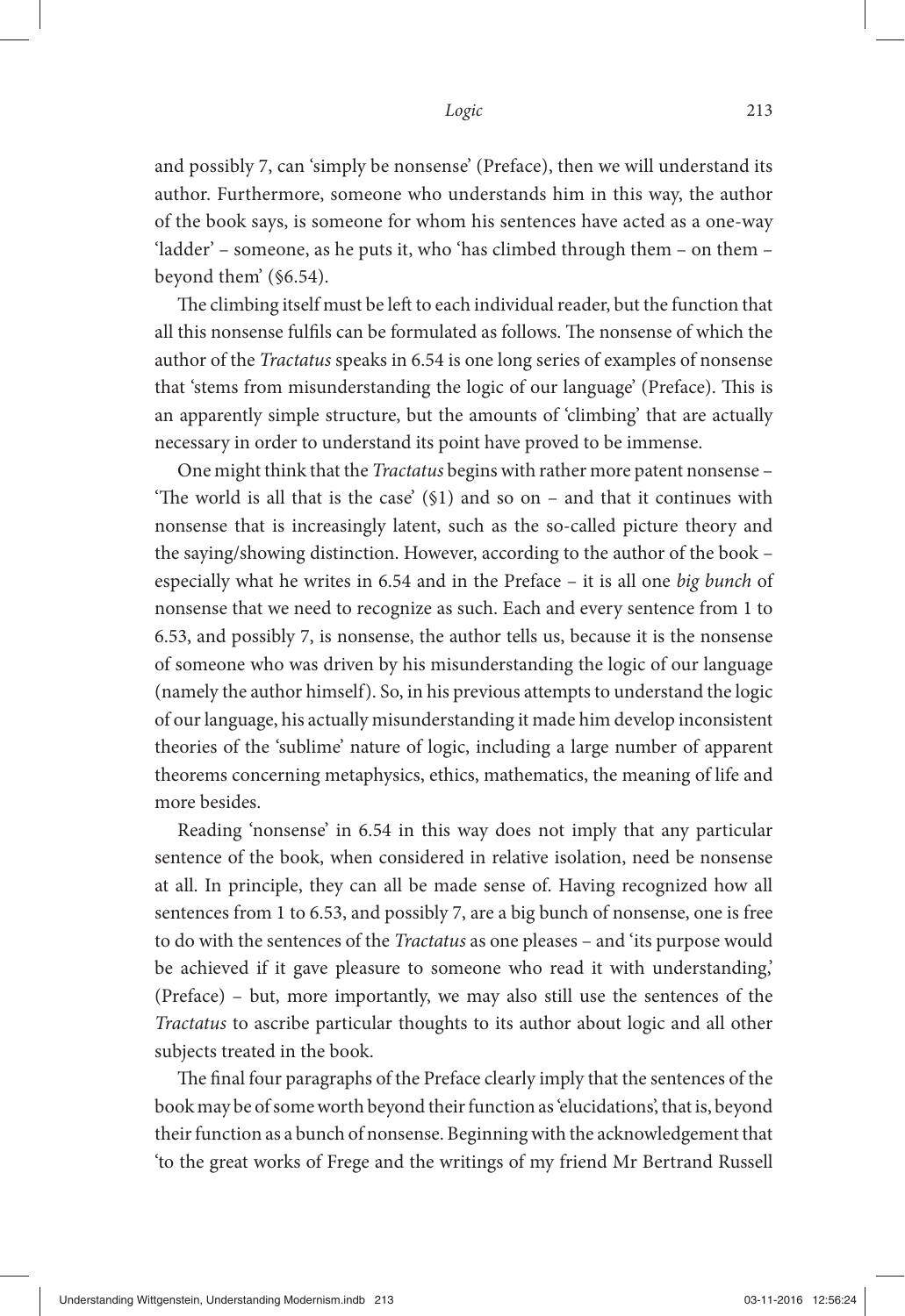I owe in large measure the stimulation of my thoughts', Wittgenstein speaks of a plurality of thoughts (*Gedanken*). And he says that, while he is 'conscious of having fallen a long way short of what is possible' as regards the clarity of their expression, 'the *truth* of the thoughts communicated' seems to him 'unassailable and definitive.

Thus, the author of the *Tractatus* wishes his work to be read twofold. On the one hand, he wishes his readers to see the sentences of the book as the expressions of his previous misunderstanding the logic of our language. On the other hand, he wishes his readers to see the true thoughts that he thinks his sentences may still communicate. So the book is composed in such a way that, in order to gain a comprehensive understanding of it, readers are required not merely to think through concisely stated views and arguments about logic and more or less related subjects but, at the same time, to engage in a good deal of actual logical clarification in order to sort out the author's conflicted relation to the very sentences that are supposed to communicate his views and arguments.

 On his return to philosophy in 1929, Wittgenstein did exactly that. In fact, it is evident from historical sources, including correspondence that has recently been made available, that Wittgenstein had never really stopped taking an active interest in what, at one time or another, he believed the true thoughts in the *Tractatus* to be. Eventually, in the text of *Philosophical Investigations* , Wittgenstein's continued work resulted in a written account of the kind of logic and philosophy of logic that his earlier self had only been able to gesture at.

 Reading the *Investigations* as teaching the technique of language-games as logic may generally not be the most obvious way of reading the book. One reason why this may be so is as follows. Insofar as it was Wittgenstein's intention to develop a logic that could be maximally effective in solving philosophical problems while at the same time running a minimal risk of creating new ones (as briefly argued in the previous section), the teaching of this new logic equally had to involve no more than the absolute minimum of controversial elements and, in particular, no general principles or rules of application.

In section 71, Wittgenstein says that 'one might explain what a game is' by giving various examples so that the other person may be able 'to employ those examples in a particular way'. Then he adds: 'Here giving examples is not an *indirect* way of explaining – in default of a better one. I think that we should take this suggestion seriously with regard also to the way Wittgenstein explains what a language-game is, when the latter is understood as a logical device. Wittgenstein could not have explained the logic of language-games by means of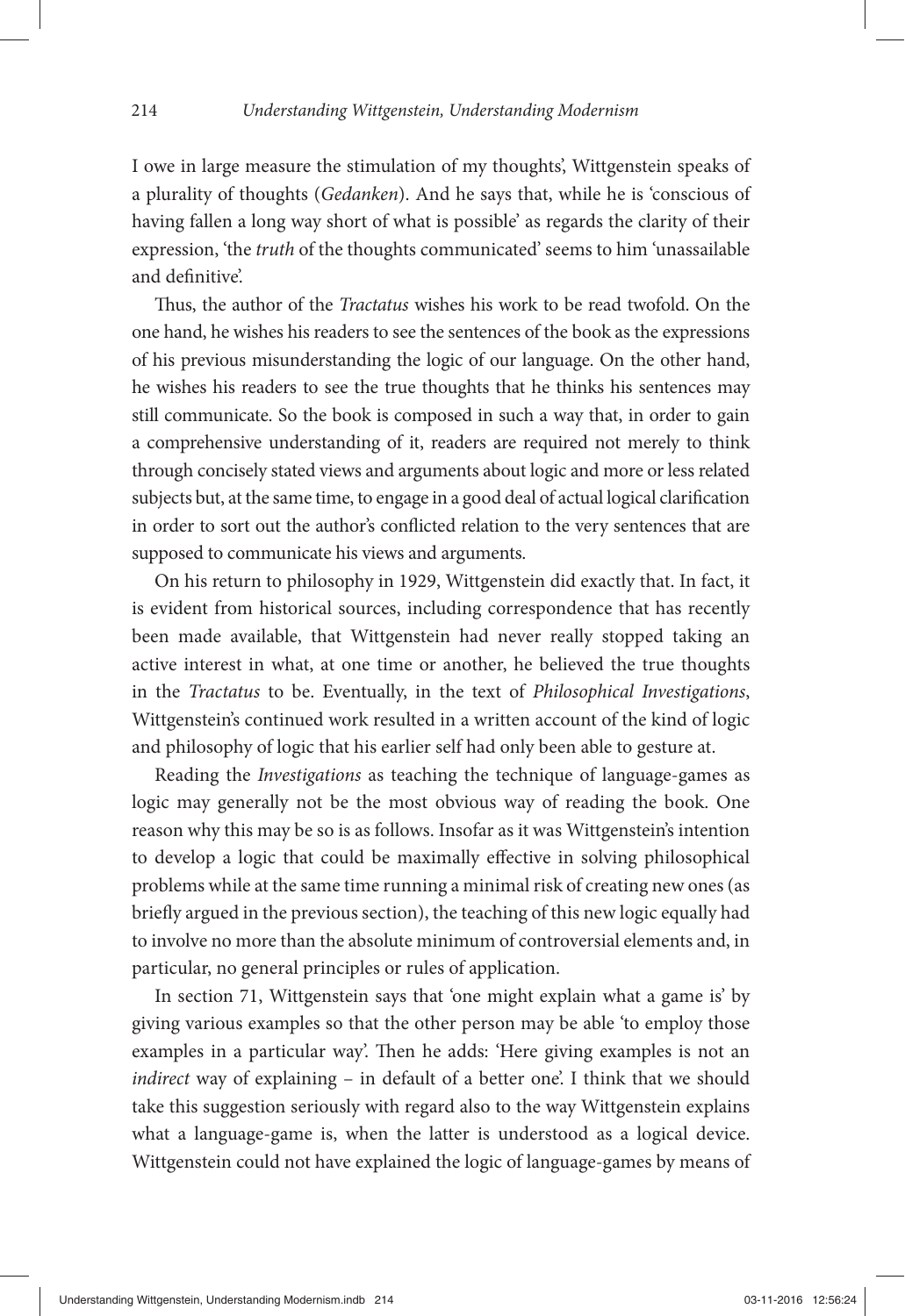general principles. For one thing, Wittgenstein did not formulate such general principles. Moreover, any attempt to teach this logic primarily by means of formulating general principles would arguably fail, because it really consists of a skill. And, given Wittgenstein's outstanding mastery, for any ordinary human being acquiring this skill would appear to require a great deal of practice. In fact, unlike other logics the logic of language-games does not typically yield replicable results. Its general aim is, of course, always the same, namely the logical clarification of thoughts. However, the specific language-games (objects of comparison), which it provides to that end, will vary not only with regard to the minutest details of whatever we are investigating but also with regard to the person who is seeking clarification.

 For example, let us suppose that in a philosophical discussion about other minds, someone tells us 'I know what pain is only from my own case'. Let us further suppose that we are unsure how exactly to understand this utterance and that our interlocutor finds it equally difficult to see how we could possibly fail to grasp what he or she is trying to say. Perhaps here we will remember Wittgenstein's *beetles*, and quote as follows:

Suppose that everyone had a box with something in it which we call a 'beetle'. No one can ever look into anyone else's box, and everyone says he knows what a beetle is only by looking at *his* beetle. (PI, § 293)

Our interlocutor may find this revealing: 'I see your point, if these people's word "beetle" had a use nonetheless, it would not be as the name of a thing.' Alternatively, our interlocutor may not find this revealing: 'So what? In such a scenario it would be quite possible for everyone to have something different in their box and hence, yes, they too would know what a " beetle " is only from their own case.' We, again, in our attempt to understand the original utterance, may find either of these reactions useful, or we may not. If not, then we might try explaining our own view of how the language-game is supposed to work, or we might offer a different object of comparison altogether – perhaps the *sensation diary* of section 258, or one of our own inventions – and so on and so forth until, hopefully, all relevant propositions have become clear to us and we have, in this way, reached a better understanding with regard to both each other's words and the things in question.

To reiterate, the way in which such an improved understanding might be achieved will usually depend on very specific features concerning various parameters. There are at least the following parameters: the utterance or